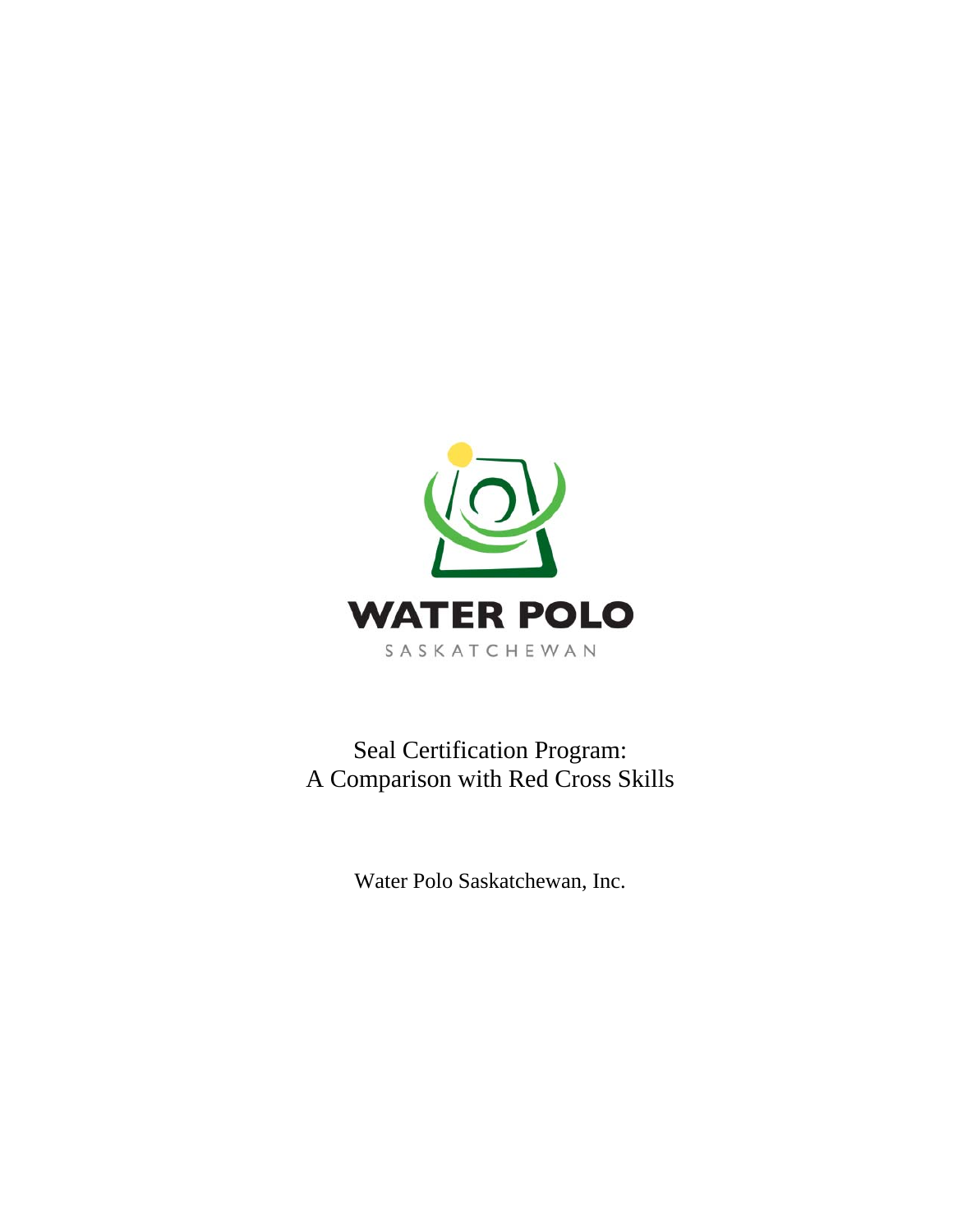The Seal Certification Program can replace or be integrated into any swimming lessons program. If the Seal Program is used to replace a swimming lessons program, such as the program offered through Red Cross, then the below chart shows how most skills taught by the Red Cross are also taught, through other skills, in the Seal Program. The chart below is organized by Seal Certification Level (on the left) and Red Cross Skills (on the right). The column on the right also shows which level (in brackets) the Red Cross Skill can be found.

| The Seal Program       | Red Cross Skills (w/ Corresponding Level)   |
|------------------------|---------------------------------------------|
|                        | 1) Front Glide with Kick (1)                |
| 1) Streamline And      | 2) Roll Over Glides (1)                     |
| Flip Turn              | 3) Front Glide with Flutter Kick 10m (1)    |
|                        | 4) Roll Over Glide with Flutter Kick 5m (1) |
|                        |                                             |
|                        | 1) All Skills $(1-6)$                       |
| 2) 25m Freestyle       | $2)$ Front Crawl 10m $(4)$                  |
|                        | 3) Front Crawl $15m(5)$                     |
|                        | 4) Front Crawl $25m(6)$                     |
|                        |                                             |
|                        | 1) All Skills (1-6)                         |
| 3) 25m Backstroke      | 2) Backswim Shoulder Roll (4)               |
|                        | 3) Back Crawl 15M (5)                       |
|                        | 4) Elementary Back Stroke 15m (6)           |
|                        | 5) Back Stroke 25m (6)                      |
|                        |                                             |
| 4) 15m Head up with    | 1) Front Swim $5m(1,2)$                     |
| <b>Ball</b>            | $2)$ Front Swim 10m $(3)$                   |
|                        | $3)$ Front Crawl 15m $(5)$                  |
|                        |                                             |
|                        |                                             |
| 5) 15m: 5 x 360 Degree | 1) Surface Support Deep Water 20 sec (3)    |
| Turns                  | 2) Surface Support Deep Water 45 sec (4)    |
|                        | 3) Tread Water 1 min $(5)$                  |
|                        | 4) Tread Water, deep water 1.5 min (6)      |

## City Seal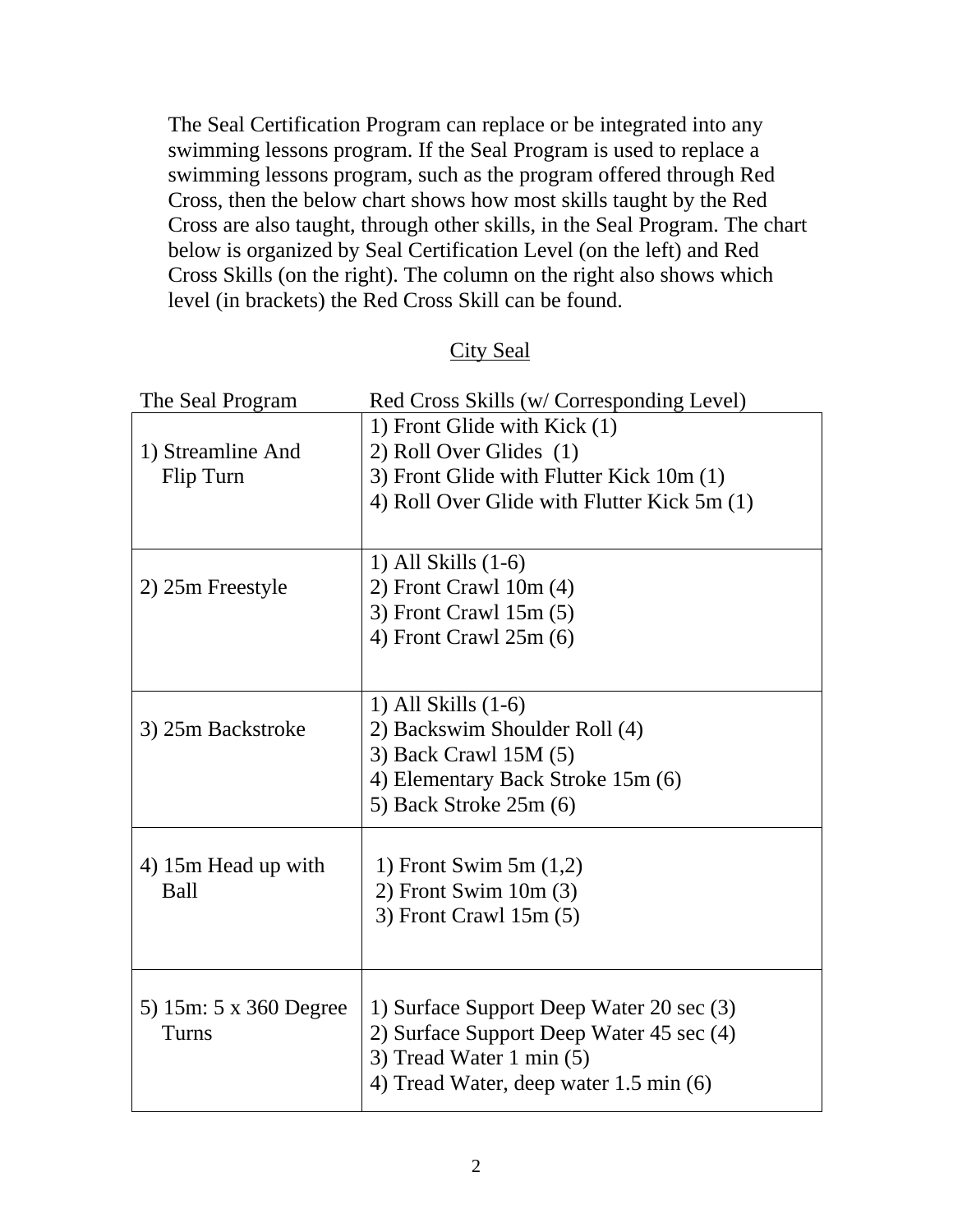## Provincial Seal

| <b>Provincial Seal</b>          | Red Cross Skill (Level)                |
|---------------------------------|----------------------------------------|
|                                 | 1) Whipkick on back 10m (5)            |
| 1) 25m Breastroke               | 2) Tread Water, deep water 1.5 min (6) |
|                                 | 3) Whipkick on Front 15m (7)           |
|                                 | 4) Breastroke 15m (8)                  |
|                                 |                                        |
|                                 |                                        |
| 2) 100m Freestyle               | 1) Distance Swim $50m(5)$              |
|                                 | 2) Distance Swim $75m(6)$              |
|                                 | 3) Distance Swim $150m(7)$             |
|                                 |                                        |
|                                 |                                        |
| $3)$ 15m w/ 5 Transfers         | 1) Tread Water, deep water 1.5 min (6) |
| of the ball                     | 2) Whipkick on Front 15m (7)           |
|                                 | 3) Breastroke $15m(8)$                 |
|                                 |                                        |
|                                 | 1) Tread Water, deep water 1.5 min (6) |
| 4) $15m \text{ w}/ 5$ Transfers | 2) Throwing Assist (7)                 |
| of the ball                     | 3) Whipkick on Front 15m (7)           |
|                                 | 4) Breastroke $15m(8)$                 |
|                                 |                                        |
|                                 |                                        |
| 5) 15m Sliding $w/a$            | 1) Whipkick on Front 15m (7)           |
| <b>Ball</b>                     | 2) Breastroke $15m(8)$                 |
|                                 |                                        |
|                                 |                                        |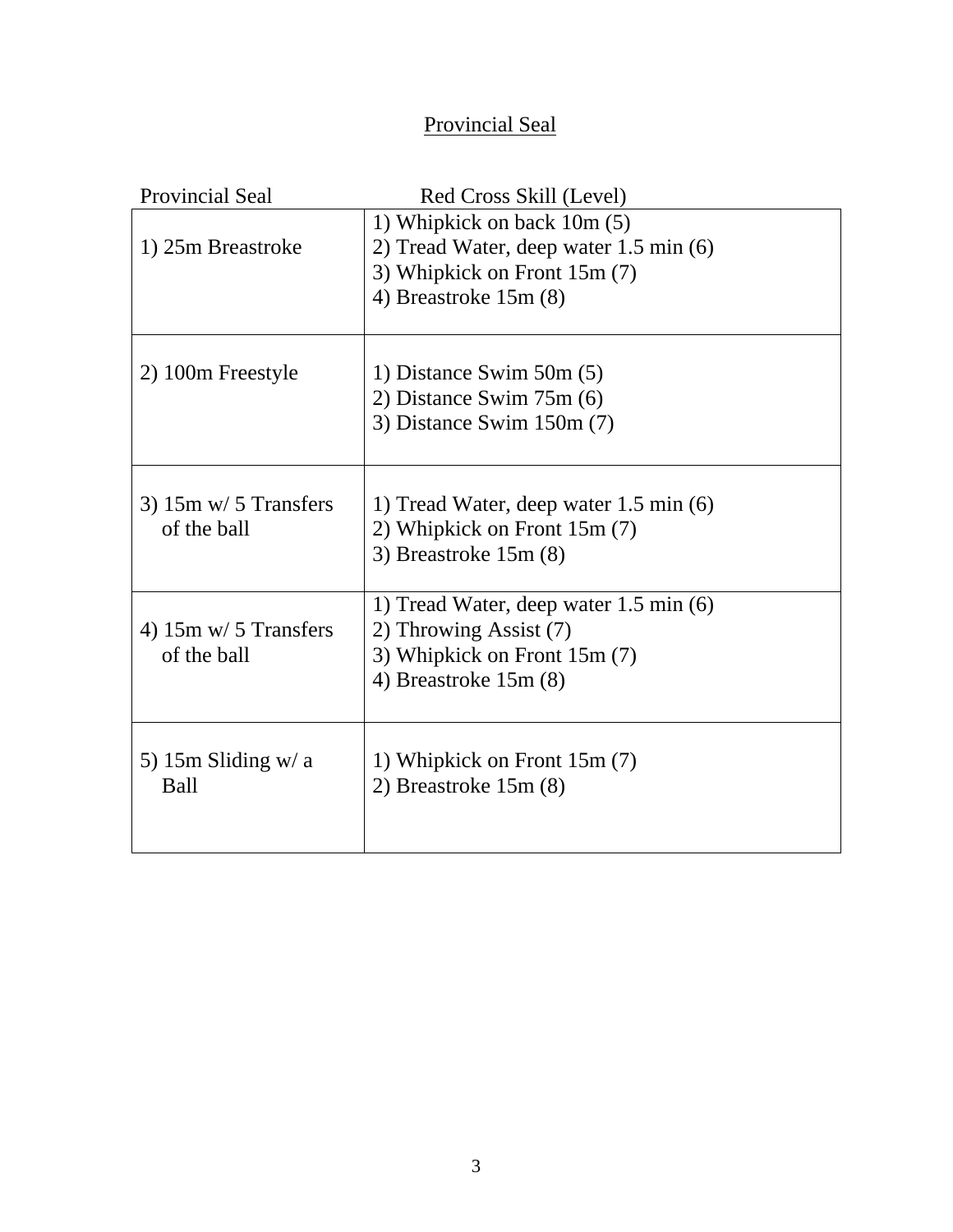## National Seal

| Seal Program                                      | Red Cross Skills (Level)                                |
|---------------------------------------------------|---------------------------------------------------------|
|                                                   | 1) Distance Swim $150m(7)$                              |
| 1) 200m Crawl                                     | 2) Front crawl $50m(7)$                                 |
|                                                   | 3) Front Crawl 75m (8)                                  |
|                                                   | 4) Distance Swim 300m (8)                               |
|                                                   |                                                         |
|                                                   |                                                         |
| $2)$ 25m: Head up, 1 kick<br>every $2nd$ arm      | 1) Front crawl $50m(7)$<br>2) Whipkick on Front 15m (7) |
|                                                   | 3) Breastroke 15m (8)                                   |
|                                                   | 4) Breastroke $25m(9)$                                  |
|                                                   |                                                         |
|                                                   |                                                         |
| $3)$ 25m: Head up, 1 kick<br>each arm             | 1) Front crawl $50m(7)$<br>2) Whipkick on Front 15m (7) |
|                                                   | 3) Breastroke $15m(8)$                                  |
|                                                   | 4) Breastroke $25m(9)$                                  |
|                                                   |                                                         |
|                                                   | 1) Whipkick on Front 15m (7)                            |
| 4) 25m: Back, 1 kick<br>each arm                  | 2) Breastroke $15m(8)$                                  |
|                                                   | 3) Back Crawl 75m (8)<br>4) Breastroke $25m(9)$         |
|                                                   |                                                         |
|                                                   |                                                         |
|                                                   |                                                         |
| 5) 5 positive receipts $\&$<br>throws of the ball | 1) Whipkick on Front 15m (7)                            |
|                                                   | 2) Eggbeater/Tread Water 3mins (8)                      |
|                                                   |                                                         |
|                                                   |                                                         |